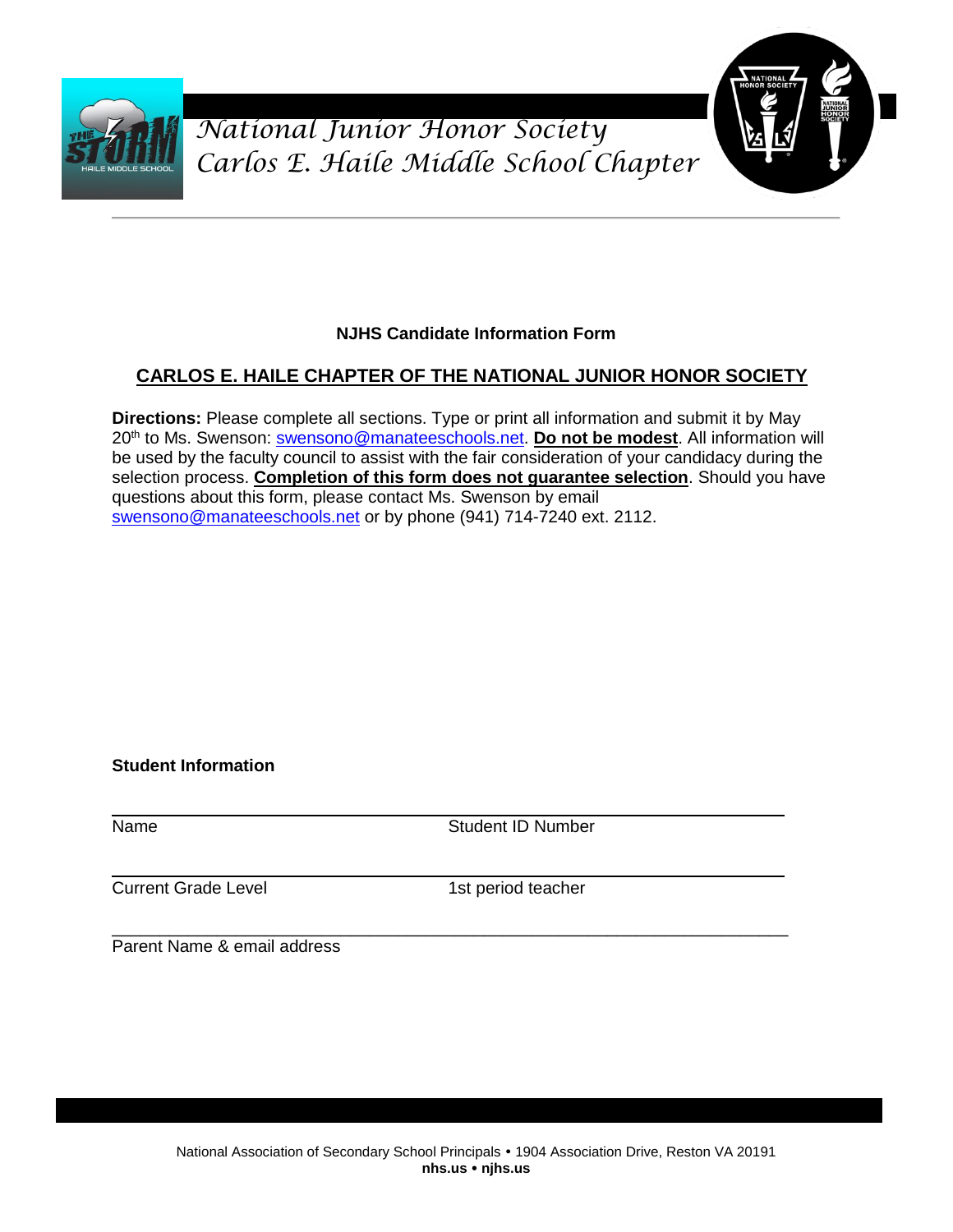



#### **Leadership Positions**

List all elected or appointed leadership positions you have held in school, community, or work activities. Only those positions in which you were responsible for directing or motivating others should be included. Examples: elected officer for the student body, class, or club; committee chairperson; team captain; newspaper editor; work area manager; or other community leader. Please include the name of the adult responsible for supervising your leadership in each position.

| Activity | Year |  |   | Accomplishments/Adult Sponsor |  |  |
|----------|------|--|---|-------------------------------|--|--|
|          |      |  | 8 |                               |  |  |
|          |      |  |   |                               |  |  |
|          |      |  |   |                               |  |  |
|          |      |  |   |                               |  |  |
|          |      |  |   |                               |  |  |

#### **Service Activities**

List service activities in which you have participated. These can be individual or group service projects done either in or out of school. Generally speaking, service activities are those that are done for or on behalf of others (not including immediate family members) for which no compensation (monetary or other) has been given. Please ask an adult supervisor who can verify your participation in each activity to sign on the appropriate line, and also list the estimated number of hours you invested while performing this service.

| Activity |  | Year |   | <b>Adult Sponsor/Hours</b> |
|----------|--|------|---|----------------------------|
|          |  |      | 8 |                            |
|          |  |      |   |                            |
|          |  |      |   |                            |
|          |  |      |   |                            |
|          |  |      |   |                            |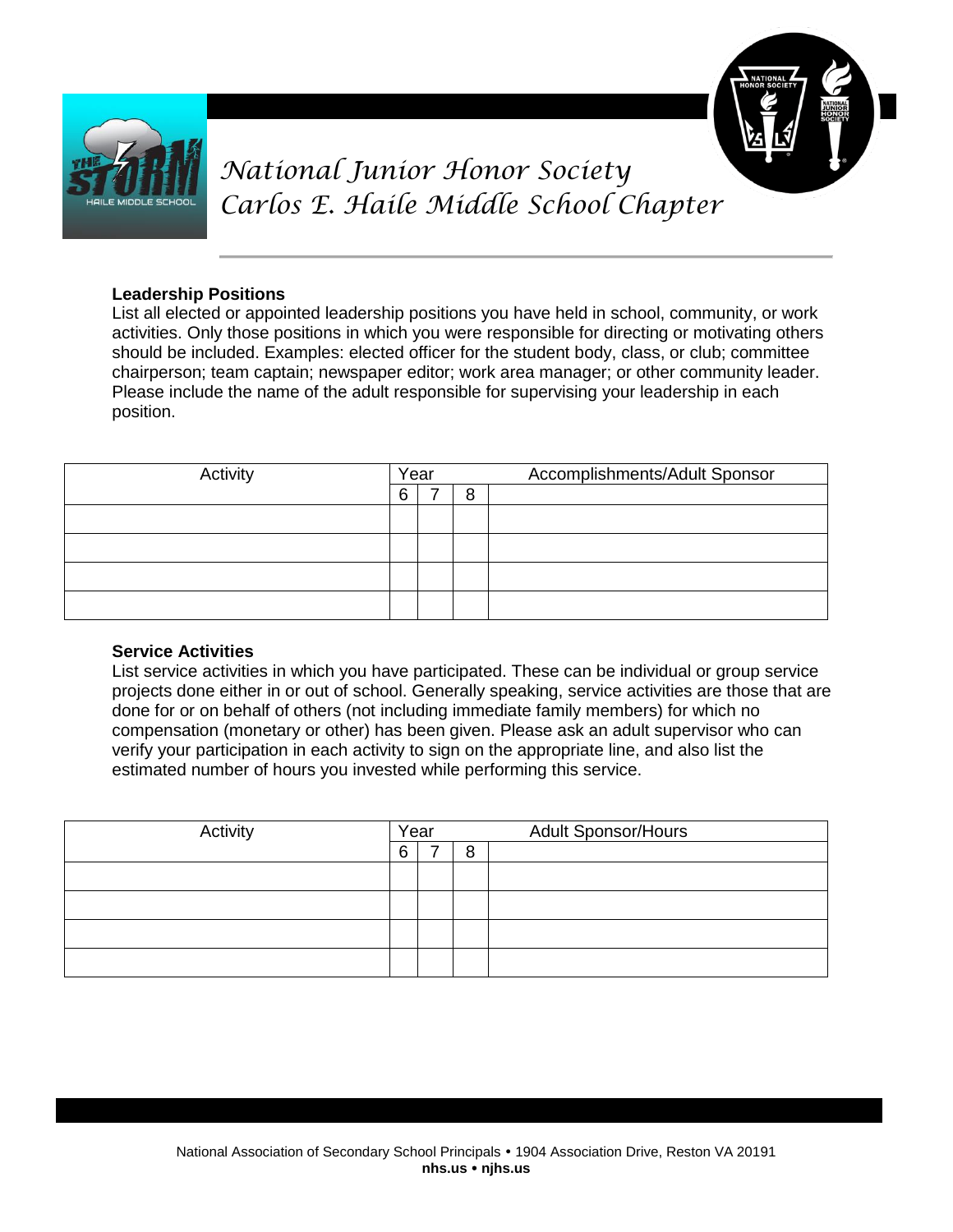



#### **Other Student Activities**

List all other school-based activities (*not* noted above) in which you have participated in school. Include clubs, teams, musical groups, etc., and any significant accomplishments in each.

| Activity | Year<br>6<br>8 |  | <b>Adult Sponsor</b> |
|----------|----------------|--|----------------------|
|          |                |  |                      |
|          |                |  |                      |
|          |                |  |                      |
|          |                |  |                      |
|          |                |  |                      |

#### **Other Community Activities**

List other community activities in which you have participated and note any major accomplishment in each. These should be any activities outside of school in which you participated for the betterment of your community. For example, religious groups, clubs sponsored outside the school, Boy or Girl Scouts, community art endeavors, etc. Do not repeat participation already listed above. Please include the name of the adult supervisor of each activity.

| Activity | Year |  |   | <b>Adult Sponsor</b> |
|----------|------|--|---|----------------------|
|          | 6    |  | 8 |                      |
|          |      |  |   |                      |
|          |      |  |   |                      |
|          |      |  |   |                      |
|          |      |  |   |                      |